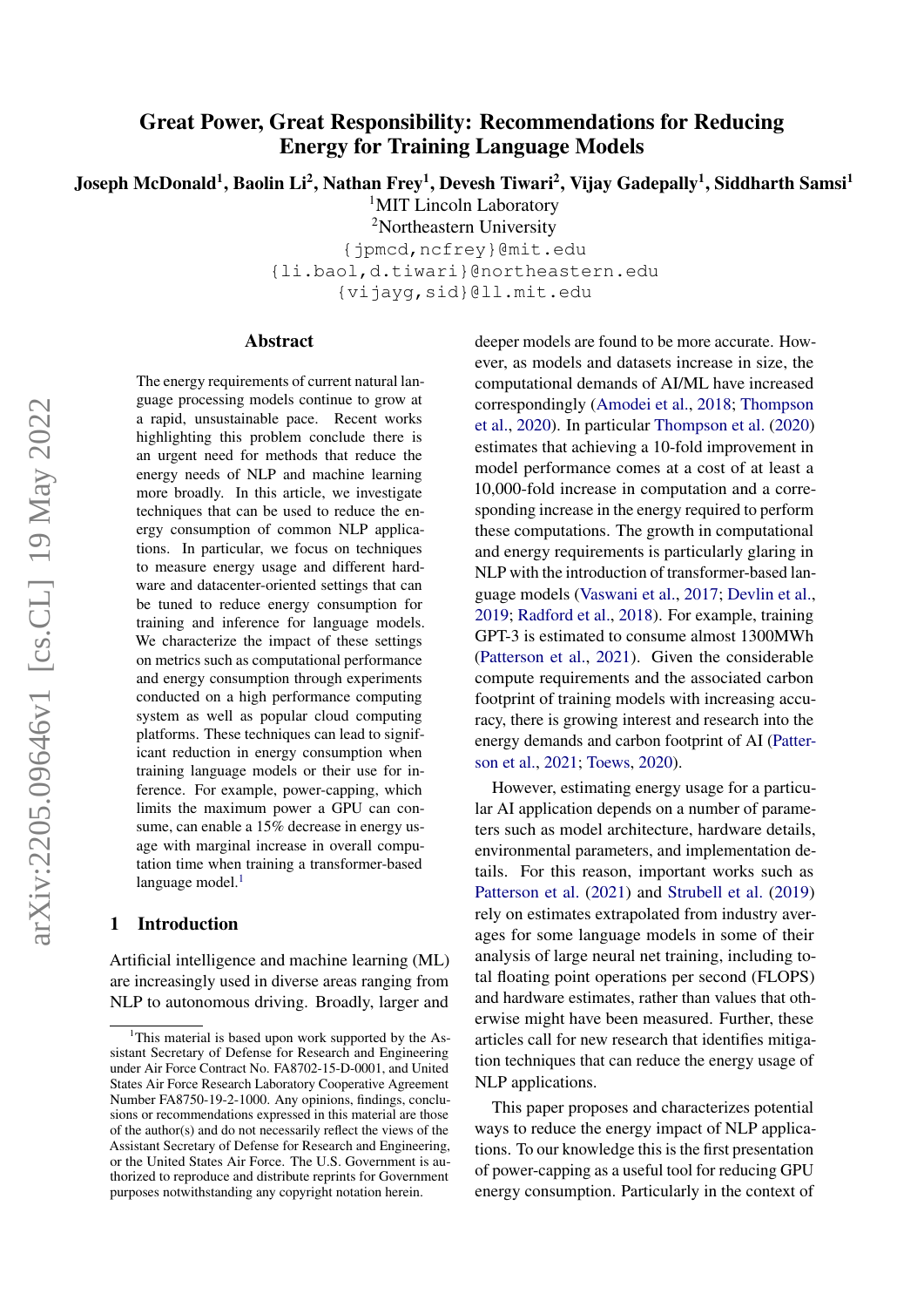deep learning and NLP, this work provides an approach alongside estimates for possible energy savings for training large, energy-intensive language models. Moreover this method does not affect the predictions of trained models or consequently their performance accuracy on tasks. That is, if two networks with the same structure, initial values and batched data are trained for the same number of batches under different power-caps, their resulting parameters will be identical and only the energy required to produce them may differ. Section 2 presents related work on tracking energy usage of NLP applications and their environmental impact. Section 3 introduces different techniques, including power-capping and energy-aware scheduling, that can be used to reduce the energy usage, including experiments and other relevant data to characterize their effectiveness. In Section 4, we discuss these approaches with broader recommendations before concluding with future avenues of research.

#### 2 Prior work

Energy efficiency considerations for deep learning have trailed model developments targeted at improving accuracy among other metrics with new, often growing architectures. Highlighting this focus, the growth of neural network architecture sizes is considered in [Canziani et al.](#page-7-2) [\(2016\)](#page-7-2). That study offers a comparison of state-of-the-art image recognition models where their computational performance is analyzed including inference time and power utilization. Techniques for model compression have been widely studied including knowledge distillation and pruning [\(Hinton et al.,](#page-8-6) [2015;](#page-8-6) [Fran](#page-7-3)[kle and Carbin,](#page-7-3) [2019\)](#page-7-3). In NLP, distillation has been used to reduce the size of large language models [\(Sanh et al.,](#page-8-7) [2019\)](#page-8-7), and other methods of compression have been effective at shrinking model parameters such as embedding layers [\(Mu and Viswanath,](#page-8-8) [2018;](#page-8-8) [McDonald et al.,](#page-8-9) [2021\)](#page-8-9).

Recent attention has focused on the size of NLP models alongside their extensive training times and environmental impact [\(Strubell et al.,](#page-8-5) [2019;](#page-8-5) [Pat](#page-8-3)[terson et al.,](#page-8-3) [2021;](#page-8-3) [Schwartz et al.,](#page-8-10) [2020\)](#page-8-10). These works illustrate efforts to place greater consideration on the efficiency or inefficiencies of large neural network architectures. For instance, [Schwartz](#page-8-10) [et al.](#page-8-10) [\(2020\)](#page-8-10) weighs the advantages of different metrics to evaluate efficiency while advocating for the use of floating point operations as a way to objectively compare models. Another area of focus has

been on the dependence of model test accuracies on the amount of computation expended on hyperparameter tuning [\(Dodge et al.,](#page-7-4) [2019\)](#page-7-4). Some of these works propose considering efficiency alongside accuracy as a metric for evaluating ML models, and at the very least to require reporting energy consumption and carbon impact used in research for conference and journal submissions.

While calls to prioritize more efficient methods of training NLP models are made in the previously cited papers among other works, to the best of our knowledge this is not reflected in publicly available academic or industry research. In fact, in [Henderson et al.](#page-7-5) [\(2020\)](#page-7-5) a random sampling of 100 NeurIPS papers showed that few papers tracked and reported these statistics – and none reported carbon impact. This and the previous works point out that tracking energy usage is not yet a standard practice, in part because of the difficulty in implementing a framework for collecting these statistics from hardware. An implementation for accurately capturing this data on common hardware (specifically Intel and NVIDIA hardware) is presented in [Henderson et al.](#page-7-5) [\(2020\)](#page-7-5) which relies on querying device software tools. We describe another, similar approach for gathering power expenditure and energy usage in this work, in order to present a straightforward process for obtaining accurate measurements of energy consumption.

Compared to these works, this paper presents steps that can be taken to reduce the energy required for training and inference with language models. There is limited prior research investigating power-capping as a method for reducing energy consumption [\(Haidar et al.,](#page-7-6) [2019\)](#page-7-6), and it has focused on CPUs for scientific computing applications. Our focus is specifically on widely-used AI/ML frameworks used with available commodity hardware. This approach is described with experiments showcasing its effectiveness for a range of settings. Additionally our findings for GPU energy reduction when training neural networks are comparable and consistent with the outcomes for CPU consumption presented in [Haidar et al.](#page-7-6) [\(2019\)](#page-7-6).

Similar recent work investigates distributed DNN training fitting power law models that describe how training time scales with available compute resources and energy constraints [\(Frey et al.,](#page-7-7) [2022\)](#page-7-7). Additionally we address other approaches towards reducing energy footprints by considering shifting habits in training. Utilizing datacenters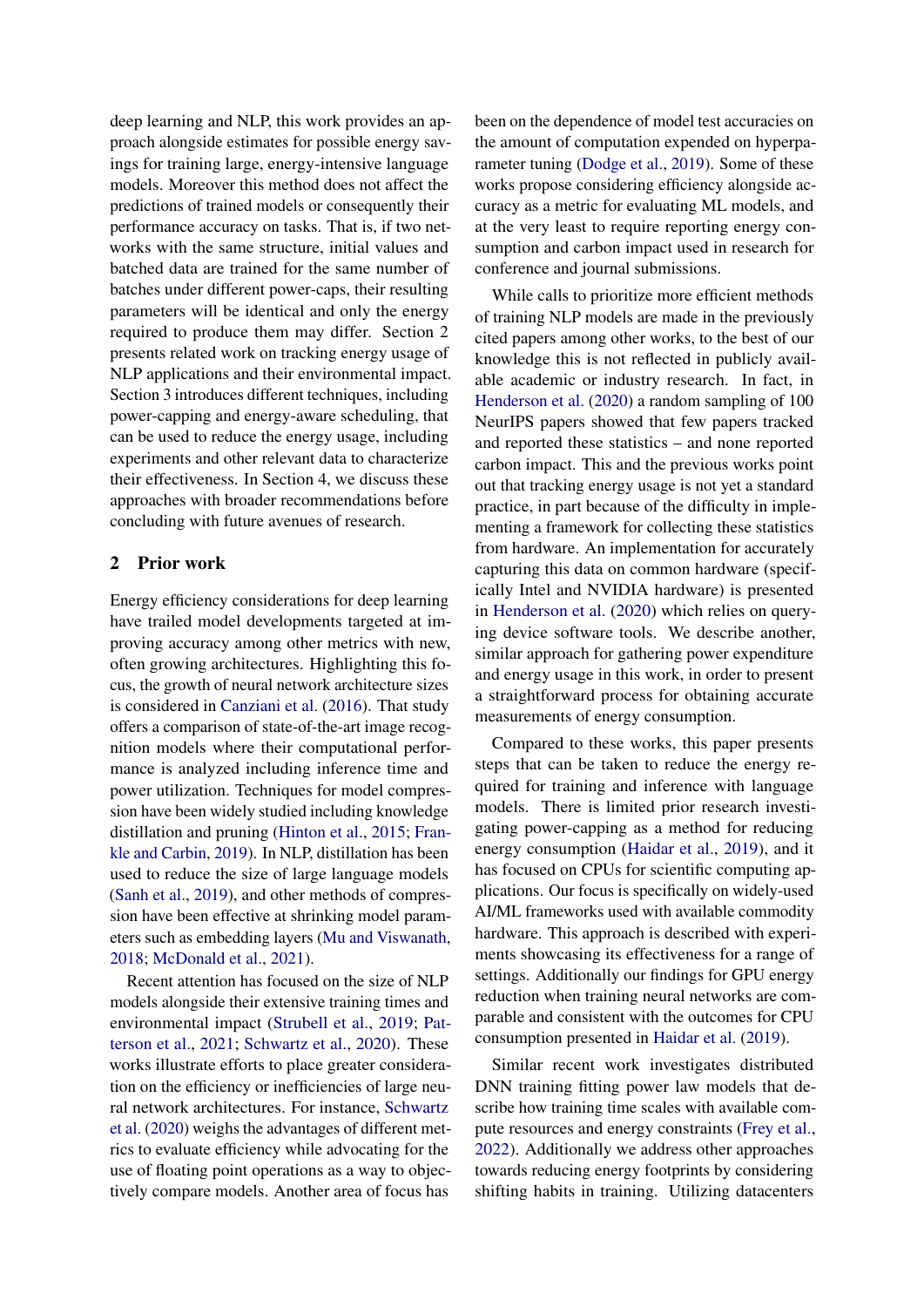and climate-aware workload scheduling can provide considerable savings, and we share statistics from our institutional datacenter to support this [\(Reuther et al.,](#page-8-11) [2018;](#page-8-11) [Samsi et al.,](#page-8-12) [2021\)](#page-8-12).

### <span id="page-2-2"></span>3 Reducing the Energy Impact of NLP

This section outlines various approaches that can be used to reduce the energy consumption of NLP workloads. We focus primarily on a simple yet effective method – power-capping – that yields significant benefit with minimal cost and translates across different computing platforms. Experiments measuring the effect of power-caps on energy consumption are presented. For completeness, we discuss other potential avenues for reducing the carbon impact of NLP applications. Data is presented for the monthly and daily variation in energy efficiency of our institution's datacenter. This illustrates in detail how much energy usage can be reduced by simple approaches like timing workloads to certain hours or seasons if possible. While factors like efficiency and daily variation depend heavily on characteristics unique to each organization's datacenter, we share general insights that will hold true for most cases.

Measuring Energy Usage: Currently, there are two vendor-provided utilities to monitor resource consumption on NVIDIA GPUs. The NVIDIA Data Center GPU Manager (DCGM) is a suite of tools for managing and monitoring NVIDIA GPUs in cluster environments [\(NVIDIA,](#page-8-13) [2021a\)](#page-8-13) and the NVIDIA System Management Interface [\(NVIDIA,](#page-8-14) [2021b\)](#page-8-14) (or nvidia-smi) utility, which can also perform similar monitoring. Broadly, these tools enable monitoring of GPU usage on a node and the collection of metrics on Streaming Multi-processor (SM) utilization, GPU memory footprint, power draw, GPU temperatures, PCI Express (PCIe) bandwidth, and several other hardware settings. On our system, this data is collected on every node and every GPU assigned to a job. The data is collected every 100ms and data collection is started and stopped automatically using the scheduler that manages resources on the system.

#### 3.1 Limiting Hardware Power

Most modern computing platforms allow users to adjust hardware settings for processors and GPUs. This can be done via command line tools that are generally not visible to users of a shared computing system. Over the duration of an NLP task, the power consumed by hardware components can vary significantly based on the operation being performed, environmental conditions, and hardware limits. Power-capping allows users to limit the maximum power available to hardware devices through these tools. On our cluster, this is implemented using the nvidia-smi command line utility.

A series of experiments is presented here that use energy tracking tools to measure the reduction in energy consumption provided by powercapping GPUs. Power-capping requires no changes to user code and is done at a hardware level. Below, we validate these savings for various scenarios such as how these savings translate across different models for masked language modeling (MLM) or how these savings work across different sets of resources and hardware platforms. From our observations, this method provides a noticeable difference in all scenarios with very little incurred effect on computation time. For these experiments we use a popular PyTorch implementation for MLM from Hugging Face<sup>[2](#page-2-0)</sup>.

Power-capping works across different models: We train different transformer-based networks – BERT, DistilBERT, and Big Bird [\(Devlin et al.,](#page-7-1) [2019;](#page-7-1) [Sanh et al.,](#page-8-7) [2019;](#page-8-7) [Zaheer et al.,](#page-8-15) [2020\)](#page-8-15) – with MLM and observe that power-capping is beneficial to energy usage regardless of architecture. Each model was trained on 16 V100 GPUs using four different power caps: 100 watts (W), 150W, 200W and 250W (the default power limit for an NVIDIA V100 GPU on our system). Models were trained

<span id="page-2-0"></span><sup>2</sup>[https://github.com/huggingface/trans](https://github.com/huggingface/transformers/blob/master/examples/pytorch/language-modeling/run_mlm.py) [formers/blob/master/examples/pytorch/lan](https://github.com/huggingface/transformers/blob/master/examples/pytorch/language-modeling/run_mlm.py) [guage-modeling/run\\_mlm.py](https://github.com/huggingface/transformers/blob/master/examples/pytorch/language-modeling/run_mlm.py)

<span id="page-2-1"></span>

Figure 1: Time and energy usage comparison of training three language modeling network architectures with different maximum power limits. Values given are percentage relative to performance of default 250W setting (100% indicated by black line). For example, training BERT with a 150W limit required 108.5% of the time and only 87.7% the energy needed to train with default settings.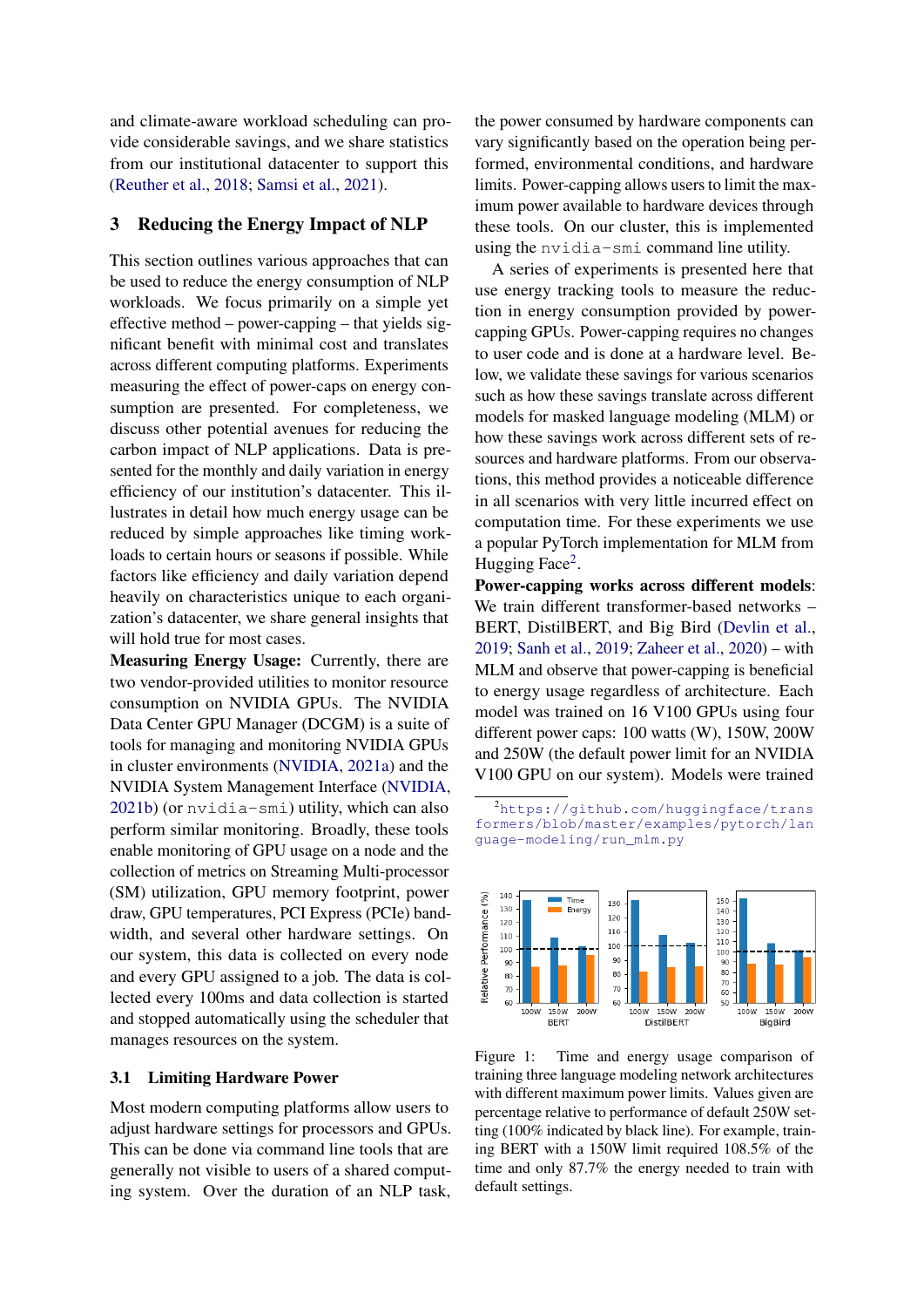<span id="page-3-0"></span>

Figure 2: Time and energy required for training with varying number of GPUs at different power thresholds. Values are the percent relative to time or energy required for the default setting of 250W. Average relative time for 150W is indicated by blue line, and average relative energy consumption for 150W is indicated by orange line. For 32, 64, 128, 256, 384 and 424 GPUs, training was performed for 6, 10, 15, 25, 40, and 40 epochs respectively to ensure similar job durations. In most cases, power-capping required additional time to complete training but resulted in less overall energy consumption.

with the WikiText-103 [\(Merity et al.,](#page-8-16) [2017\)](#page-8-16) dataset for 4 epochs and batches of 8 samples per GPU. Network parameters were trained from scratch with randomly initialized values, and random number seeds fixed for consistency across runs with different power thresholds.

Figure [1](#page-2-1) depicts training performance with power-capping at 100W, 150W and 200W. Results are plotted as a percent relative to the default limit of 250W. Our experiments indicate that implementing power caps can significantly reduce energy usage at the cost of training time.

Energy savings at larger scales: We performed a similar test training BERT with MLM on distributed configurations of varying numbers of GPUs. Energy measurements were gathered for each training run on different node configurations equipped with between 2 and 400+ GPUs and the same choices for power limits as before. Models were trained on WikiText-103 with a batch size of 8 samples per GPU.

The time and energy required for training at different power thresholds is given in Figure [2,](#page-3-0) where values are the percent relative to time or energy required for the default setting of 250W. Averaging across each choice of configuration, a 150W bound on power utilization led to an average 13.7% decrease in energy usage and 6.8% increase in training time compared to the default maximum. Note from Figure [2](#page-3-0) that the 100W setting has significantly longer training times (31.4% longer on average). A 200W limit corresponds with almost the same training time as a 250W limit but more modest energy savings than a 150W limit. These outcomes support the use of power-capping at 150W for this GPU architectures and this application. We

expect that different applications may require different settings for optimal efficiency which could be identified empirically.

Energy savings translate across hardware platforms: We performed additional experiments across several different GPUs used widely in ML research to check this method's effectiveness. This was tested on NVIDIA's K80, T4 and A100 GPUs, available through our institution's HPC resources as well as Amazon Web Services. Figure [3](#page-4-0) presents these results. While there is not a single obvious choice for optimal settings, we confirm that the effect of power-capping is not limited to one type of hardware platform. In each of the platforms, modifying the maximum power limit affected the efficiency of the device. For A100s the effect is similar to the V100s discussed previously, if more pronounced with greater energy savings for both the 150W and 200W settings. However for T4 processors the default 70W settings perform optimally, and the effect for K80s is less clear. Many factors affect how much power is needed for efficient GPU computation, and memory intensive batch training required by language models as well as hardware specific behaviors could lead to poorer performance on these older NVIDIA architectures.

Energy savings apply to inference: Different estimates from NVIDIA and Amazon suggest that inference tasks account for 80% or more of AI computational demand [\(Barr,](#page-7-8) [2019;](#page-7-8) [Leopold,](#page-8-17) [2019\)](#page-8-17) while training new models is responsible for a much smaller fraction. Thus, methods for reducing energy on inference tasks can have a greater impact in reducing AI's carbon footprint compared to training.

We measure the effect of power-capping applied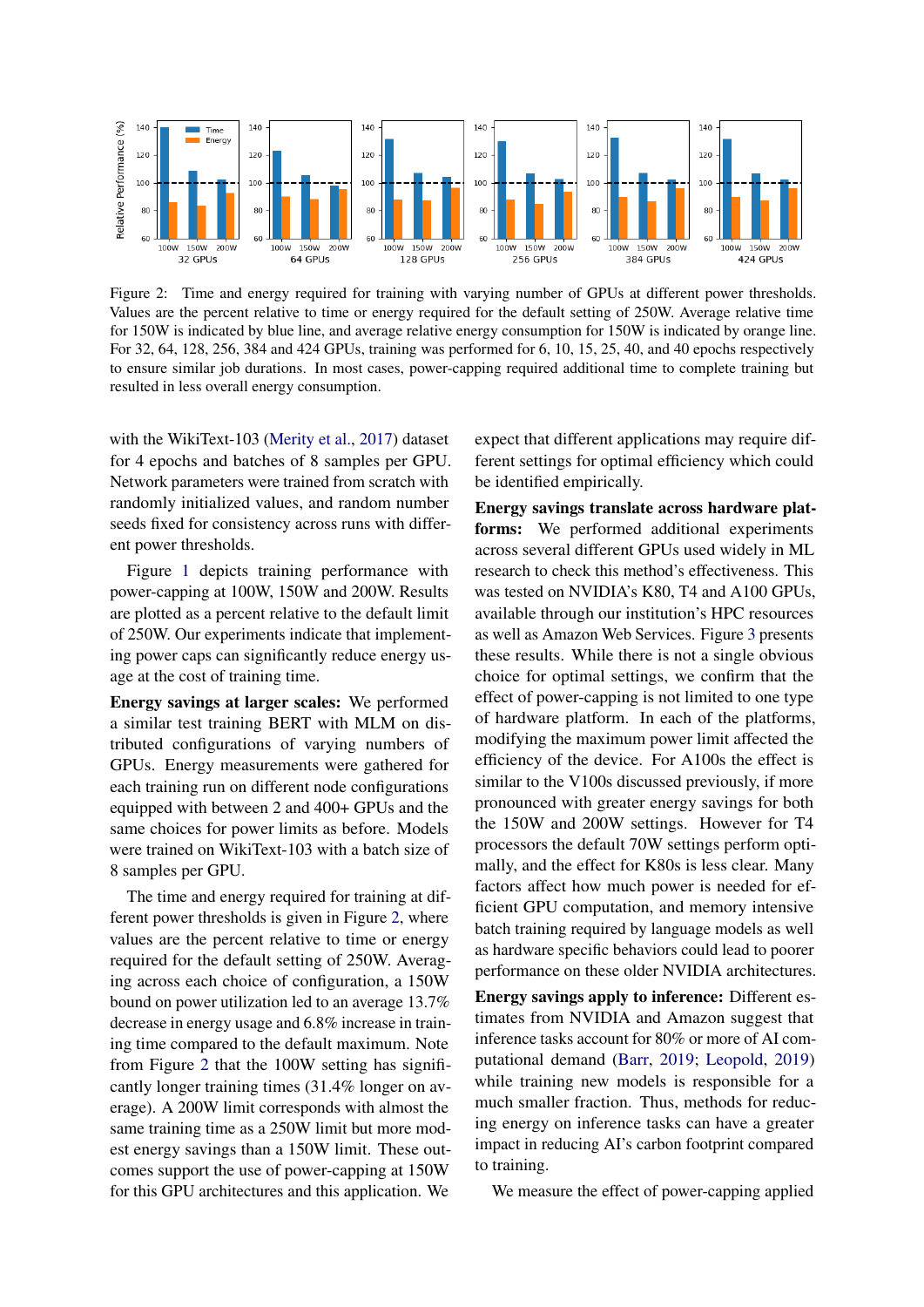<span id="page-4-0"></span>

Figure 3: Performance impact of power-caps on different NVIDIA GPUs relative to default limits, 250W on A100, 150W on K80, and 70W on T4. Limiting maximum power has a significant effect on each platform. For A100s the effect is similar to the V100s we test in other cases, if more pronounced with greater energy savings for both the 150W and 200W settings. However for T4 architectures the default 70W settings perform optimally, and the effect for K80s is less clear.

to hardware when performing inference with a trained BERT model. This test was limited to a single node with two V100 GPUs as inference is naturally parallelizable across multiple devices. Measurements show that power-capping has a more pronounced effect for inference tasks on running time and energy usage. Compared to 250W, a 100W setting required double the inference time (a 114% increase) and consumed 11.0% less energy, 150W required 22.7% more time and saved 24.2% the energy, and 200W required 8.2% more time with 12.0% less energy. For language modeling with BERT, energy gains through power-capping are noticeably greater when performing inference than for training. If this is consistent for other AI applications, this could have significant ramifications in terms of energy consumption for large-scale or cloud computing platforms serving inference applications for research and industry.

#### 3.2 Energy-aware Scheduling

AI and NLP researchers often rely on HPC datacenters managed by cloud computing providers or their institutions if available. The efficiency of a datacenter varies through the day as well as through the year. A common metric used across the datacenter community to measure datacenter efficiency is Power Usage Effectiveness (PUE) defined as

$$
PUE = \frac{FE + IT}{IT} \tag{1}
$$

where  $IT$  is the information technology energy and  $FE$  is the facility energy. Facility energy includes energy consumed by the datacenter to perform climate control and any additional energy required for

<span id="page-4-1"></span>

Figure 4: PUE measurements averaged for each day throughout 2020. Hotter summer temperatures correspond to more energy required for cooling compute resources and greater PUE values.

<span id="page-4-2"></span>

Figure 5: Average hourly variation in PUE for our datacenter over one week in July 2020. Measurements tend to peak during hot afternoon hours and decrease throughout cooler night temperatures. For example the hourly minimum on July 27 is 1.48 from 12–1 a.m. while the maximum is 1.63 between 2–3 p.m., translating to a daily variation of 10.4%.

operating the computing equipment. IT energy includes the energy used by computing hardware. A highly efficient datacenter will have a PUE close to 1, such that the facility energy overhead is minimal, while the global average for PUE is 1.59 [\(Ascierto](#page-7-9) [and Lawrence,](#page-7-9) [2020\)](#page-7-9). A PUE of 1.59 indicates that nearly 40% of a datacenter's energy usage is consumed by facility energy.

In Figure [4](#page-4-1) the average daily PUE measurements from our institutional datacenter are plotted for the entirety of 2020, showing how seasonal changes in temperature can affect the energy consumption of any individual computational workload. For instance the average PUE in January is 1.05 while in July it is 1.49, a 42% difference. Evidently, heavy NLP workloads are typically much less efficient in the summer than those executed during winter. Given the large seasonal variation, if there are computationally expensive experiments that can be timed to cooler months this timing can significantly reduce the carbon footprint.

To show how resource efficiency can vary even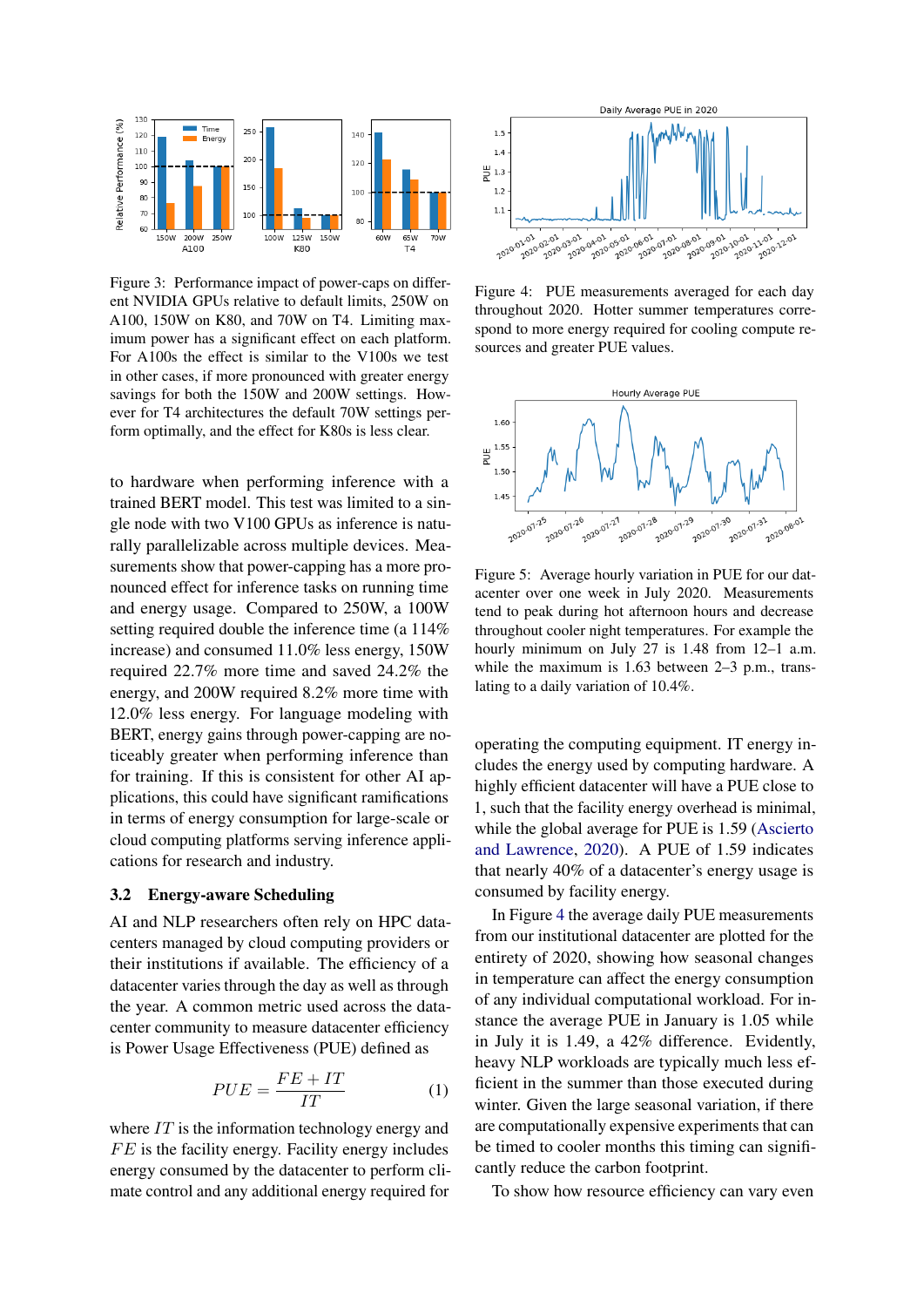<span id="page-5-0"></span>

| Month     | PUE Variation (%) |
|-----------|-------------------|
| January   | 1.30              |
| February  | 0.69              |
| March     | 0.77              |
| April     | 2.15              |
| May       | 11.51             |
| June      | 21.70             |
| July      | 7.76              |
| August    | 17.37             |
| September | 12.41             |
| October   | 8.07              |
| November  | 2.88              |
| December  | 1.07              |
| Annual    | 7.30              |

Table 1: Average daily variation in PUE for each month at our institution's datacenter in 2020. A single day's PUE variation is the percent difference of the hour with the greatest average PUE and the hour with the minimum PUE average. The monthly variation is the average of this value over days in the month. The annual variation is the average over all days in the year, and not the average among the months.

over relatively short periods of time, our datacenter's average hourly PUE across the last week of July 2020 is plotted in Figure [5.](#page-4-2) Each point in the curve is the average of the several PUE measurements taken each hour, so that the swings in efficiency between daytime and night hours can be readily observed. Daytime peaks result from extra energy required for cooling while outside temperatures are high. For instance, on July 27 the PUE peaks at 2 p.m. at an average of 1.63 while ten hours later the average measurement is 1.46, a 12% difference.

We consider the variation in PUE over the course of a day, where the variation is the percent difference of the day's maximum hourly average compared to the minimum hourly average. The monthly variation is the average of this percent difference over every day of the month and is listed in Table [1.](#page-5-0) The annual variation is the average over all days in the year, not the average among the months. Daily variation of PUE is 7.3% on average – with larger daily swings in the summer months and smaller swings in the winter months.

Significant energy savings can be obtained if workloads can be scheduled at times when a lower PUE is expected. For example, moving a shortrunning job from daytime to nighttime may provide a roughly 10% reduction, and moving a longer, expensive job (e.g. a language model taking weeks to

<span id="page-5-1"></span>

Figure 6: Examples of sampled power measurements for four identical jobs at different power-cap thresholds are presented, where points in each curve give averages over one minute intervals. Note that average power remains consistent for the duration of each job.

complete) from summer to winter may see a 33% reduction. While it is difficult to predict the savings that an individual researcher may achieve, the information presented here highlights the importance of environmental factors affecting the overall energy consumed by their workloads.

#### 3.3 Relaxing Training Duration

In training different models we tracked energy consumption throughout each run and observed that the rate of energy consumption (power) is roughly constant after averaging over short intervals (one minute in this case). This is depicted in Figure [6](#page-5-1) for four jobs with identical parameters but different power-cap limits. It can be expected that cutting training time by  $X$  percent will correspond to an X percent reduction in energy. We highlight this in consideration of common practices of significantly extending training times for marginal performance gains. For instance in [\(Devlin et al.,](#page-7-1) [2019\)](#page-7-1) doubling the number of training batches provided an additional 1% increase in performance on a particular benchmark test set. For certain applications or domains this additional training may make sense, but in cases where evaluation metrics include energy considerations, longer training for marginal performance improvements would be counterproductive and could incur significant energy expenditure.

#### 3.4 Utilizing Efficient Datacenters

One last practice we address that can help researchers reduce their environmental impact is utilizing institutional shared datacenters and cloud computing resources for energy-intensive NLP applications. By considering this approach for applications as opposed to building and managing smaller, private HPC workstations or clusters, re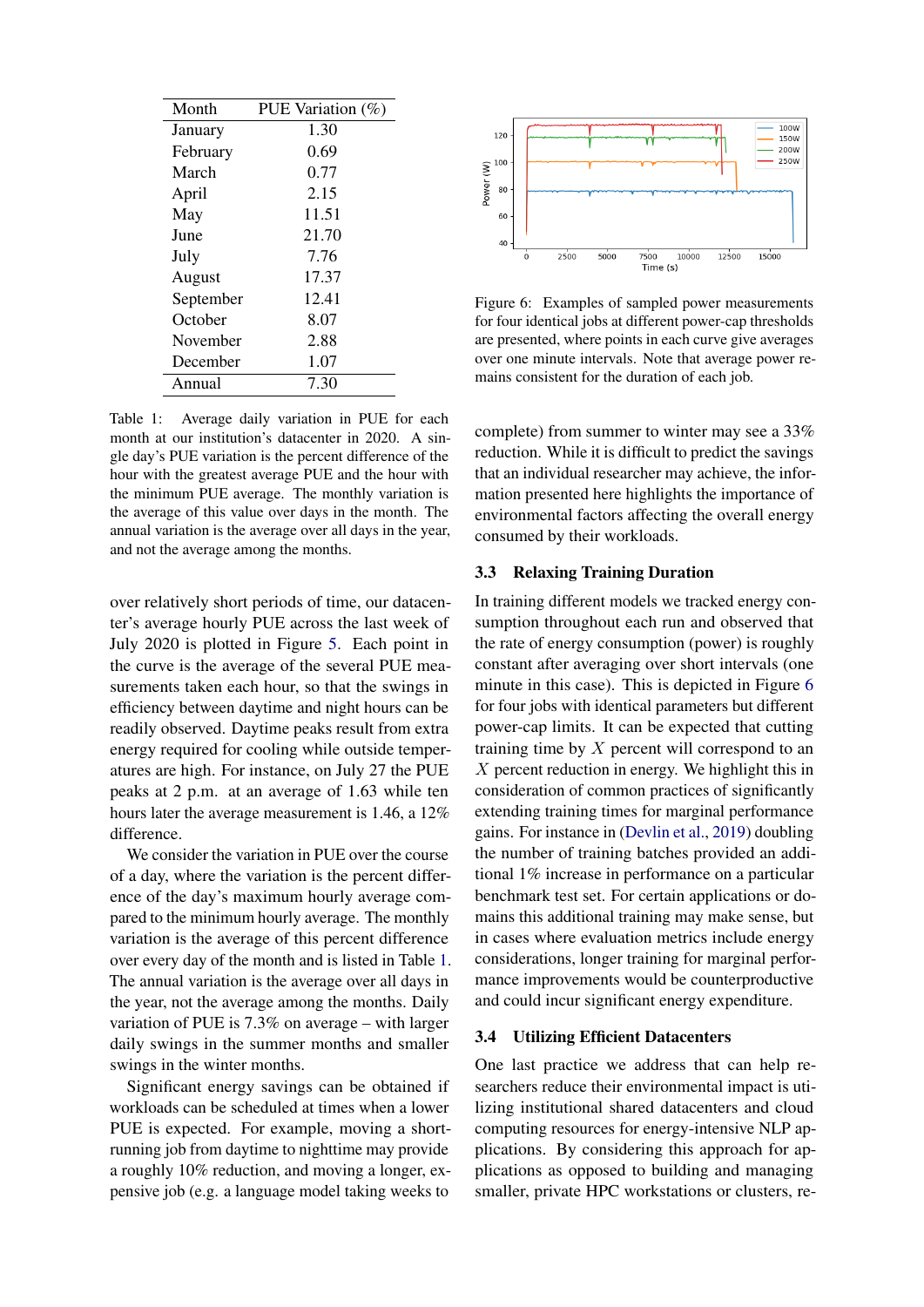searchers can save money on equipment purchases and potentially energy bills depending on where resources are housed, as well as reducing the carbon footprint of their workloads. While there is convenience in having private computing resources that are accessible, this convenience comes at a cost. Generally speaking energy savings and impact is more easily obtained at larger scales. Datacenters and cloud computing providers make significant investments in the efficiency of their facilities. For instance, Google publishes data on its PUE, reaching a 12 month average of  $1.10$  in  $2021<sup>3</sup>$  $2021<sup>3</sup>$  $2021<sup>3</sup>$ , and the National Renewable Energy Laboratory sets an annual goal of running their computing facility at a PUE of less than 1.06<sup>[4](#page-6-1)</sup>, recently achieving a record of 1.036.

Additionally, many cloud providers are moving their energy supply towards more environmentally friendly and renewable energy sources in attempts to reduce their carbon output to zero [\(Barr,](#page-7-10) [2015\)](#page-7-10). These types of improvements would be time-consuming and difficult to make for individual researchers, but by sacrificing some conveniences, AI researchers can reap these benefits without additional effort beyond moving their projects to these platforms.

#### 4 Discussion and Recommendations

We believe the approaches proposed here offer easy-to-implement solutions for reducing the carbon footprint of NLP applications without significant algorithmic or software changes. Though they do not involve new algorithmic methods which are outside the scope of this article, these represent early steps towards more efficient NLP. Coupling them with algorithmic changes would further improve energy consumption. The goal of this article is to initiate a conversation between NLP researchers and those in the hardware and datacenter domains. Below, we list additional recommendations that may help shape such a conversation.

Understanding your computational environment's characteristics: Previous works highlighted the carbon footprint of computationally expensive NLP applications, and their recommendations of tracking and reporting energy usage was intended to encourage researchers to be aware of their individual impact. Similarly we highlight

the importance of datacenter characteristics and PUE variation to promote a deeper understanding of research energy requirements and the factors that constitute them. We hope this work leads NLP researchers to question assumptions about the datacenters where their workloads are running and what the relative efficiency of those datacenters are. For example, researchers should opt for energy-efficient datacenters and encourage their organizations to deploy or leverage energy-efficient datacenters. If possible, it would also be helpful for researchers to learn these operating characteristics of their datacenters or computing providers. Further we encourage the NLP community to work with their computing facility or datacenter to implement frameworks for tracking energy consumption like that outlined in Section [3](#page-2-2) and other works (e.g. [Henderson et al.](#page-7-5) [\(2020\)](#page-7-5)).

Promoting better energy usage: In recent years, top conferences in AI and machine learning have introduced the requirement that papers include an ethics statement addressing the potential impact of their work on the broader society. However, one area that is currently lacking is the impact of AI on the environment. It may be difficult to account for every trial run or hyperparameter tuning when tracking and reporting estimates of energy usage. However, we hope that this practice promotes better awareness of AI energy consumption and fosters a greater focus on optimization pathways to reduce energy usage.

Alongside reporting energy consumption statistics, we make the additional recommendation that conference papers' statements discussing ethical considerations also identify steps undertaken to minimize energy consumption. We give an example of such an "energy statement" after concluding. Additionally, it is critical that energy-efficient NLP research be promoted in the research community, perhaps via specialized tracks or workshops focused on these problems.

Reducing the environmental impact: The purpose of this research is to educate NLP researchers on tools that can be used to reduce their energy usage and empower them to leverage those tools to minimize their carbon footprint. The methods discussed fit into a wider research effort to enable more efficient AI. Lastly, we also echo earlier calls for promoting more energy-conscious NLP practices and discourage overtraining or extensive hyperparameter searches. Reviews of conference sub-

<span id="page-6-0"></span><sup>3</sup>[https://www.google.com/about/datacen](https://www.google.com/about/datacenters/efficiency/) [ters/efficiency/](https://www.google.com/about/datacenters/efficiency/)

<span id="page-6-1"></span><sup>4</sup>[https://www.nrel.gov/computational-s](https://www.nrel.gov/computational-science/measuring-efficiency-pue.html) [cience/measuring-efficiency-pue.html](https://www.nrel.gov/computational-science/measuring-efficiency-pue.html)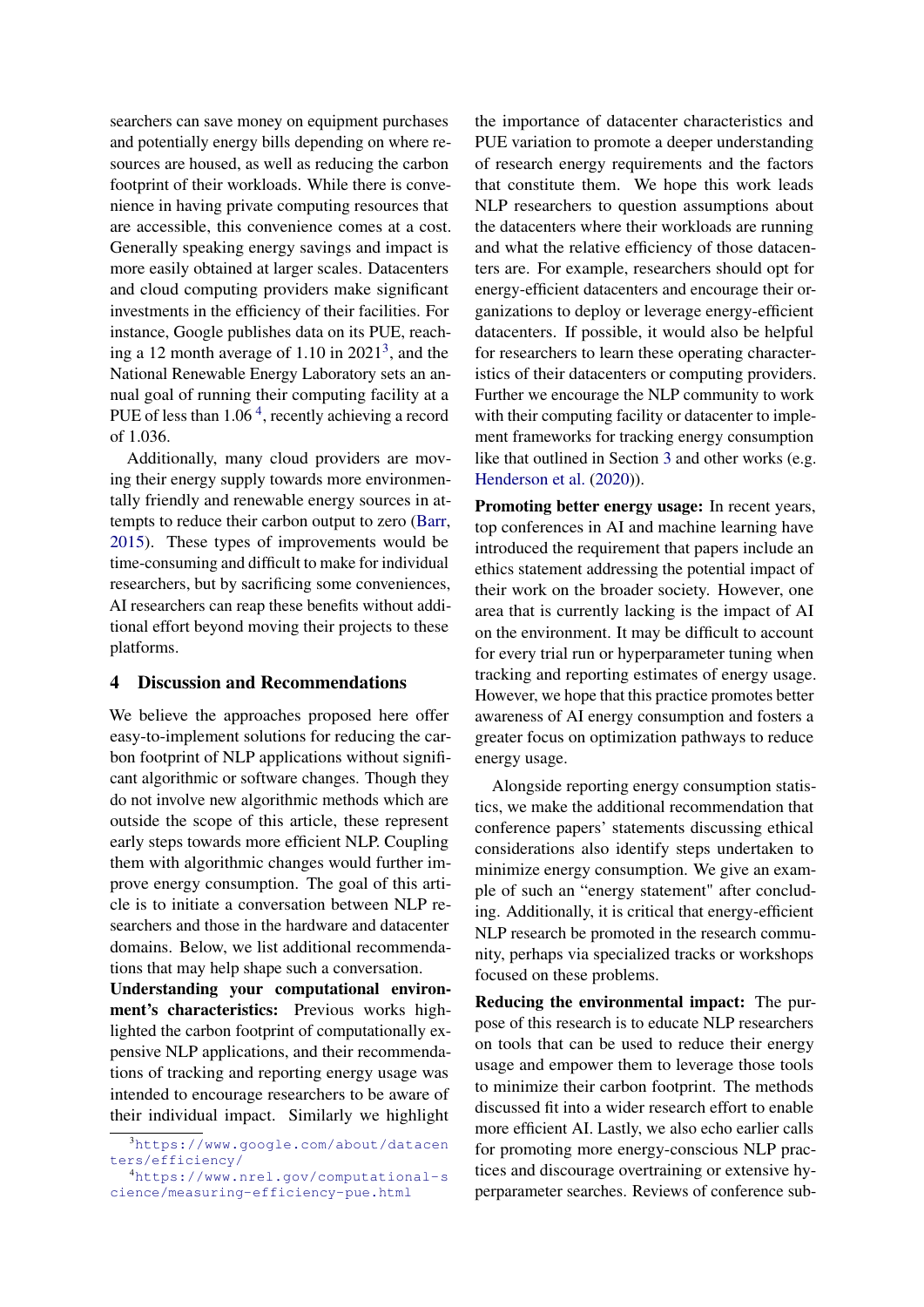missions should consider whether new methodologies are effective or the result of expensive optimization.

### 5 Conclusions

This article presents techniques that can improve the energy efficiency of training and inference for NLP applications. Importantly, the methods discussed can be used jointly with each other to achieve a compounding effect of energy savings. Future work relevant to these topics would include a wider survey of AI hardware and power-capping capabilities. While we focused on NVIDIA GPUs, evaluation of AI hardware from other vendors and cloud providers could have a potentially large impact for cloud computing as well as large shared high performance computing centers.

### Energy Statement

The experiments performed in this work consumed a total of 782 kWh. A majority of the experiments (approximately 760 kWh) were performed on our institution's high performance computing cluster, powered by largely carbon-free, hydroelectric power sources. To minimize energy consumption, much of these experiments were performed during system downtimes (e.g., when the system is undergoing scheduled maintenance and less busy) and when cooling needs are reduced.

### Acknowledgements

The authors acknowledge the MIT Lincoln Laboratory Supercomputing Center (LLSC) for providing HPC resources that have contributed to the research results reported in this paper. The authors wish to acknowledge the following individuals for their contributions and support: Bob Bond, Tucker Hamilton, Jeff Gottschalk, Tim Kraska, Mike Kanaan, CK Prothmann, Charles Leiserson, Dave Martinez, John Radovan, Steve Rejto, Daniela Rus, Marc Zissman, Matthew L Weiss, David Bestor, Michael Jones, Albert Reuther, William Arcand, William Bergeron, Chansup Byun, Michael Houle, Matthew Hubbell, Hayden Jananthan, Jeremy Kepner, Kurt Keville, Anna Klein, Adam Michaleas, Peter Michaleas, Lauren Milechin, Julia Mullen, Charles Yee, Andrew Prout, and Antonio Rosa. We also acknowledge support from NSF awards 1920020, 2124897, and 1910601, the Massachusetts Green High Performance Computing Center, and Northeastern University.

## References

- <span id="page-7-0"></span>Dario Amodei, Danny Hernandez, Girish SastryJack, Jack Clark, Greg Brockman, and Ilya Sutskever. 2018. Ai and compute. [https://openai.c](https://openai.com/blog/ai-and-compute/) [om/blog/ai-and-compute/](https://openai.com/blog/ai-and-compute/).
- <span id="page-7-9"></span>Rhonda Ascierto and Andy Lawrence. 2020. Uptime institute global data center survey 2020. Technical report, Uptime Institute.
- <span id="page-7-10"></span>Jeff Barr. 2015. Cloud computing, server utilization, & the environment. [https://aws.amazon.com](https://aws.amazon.com/blogs/aws/cloud-computing-server-utilization-the-environment/) [/blogs/aws/cloud-computing-server](https://aws.amazon.com/blogs/aws/cloud-computing-server-utilization-the-environment/)[utilization-the-environment/](https://aws.amazon.com/blogs/aws/cloud-computing-server-utilization-the-environment/).
- <span id="page-7-8"></span>Jeff Barr. 2019. Amazon ec2 update – inf1 instances with aws inferentia chips for high performance costeffective inferencing. [https://aws.amazon.c](https://aws.amazon.com/blogs/aws/amazon-ec2-update-inf1-instances-with-aws-inferentia-chips-for-high-performance-cost-effective-inferencing/) [om/blogs/aws/amazon-ec2-update-inf](https://aws.amazon.com/blogs/aws/amazon-ec2-update-inf1-instances-with-aws-inferentia-chips-for-high-performance-cost-effective-inferencing/) [1-instances-with-aws-inferentia-ch](https://aws.amazon.com/blogs/aws/amazon-ec2-update-inf1-instances-with-aws-inferentia-chips-for-high-performance-cost-effective-inferencing/) [ips-for-high-performance-cost-effe](https://aws.amazon.com/blogs/aws/amazon-ec2-update-inf1-instances-with-aws-inferentia-chips-for-high-performance-cost-effective-inferencing/) [ctive-inferencing/](https://aws.amazon.com/blogs/aws/amazon-ec2-update-inf1-instances-with-aws-inferentia-chips-for-high-performance-cost-effective-inferencing/).
- <span id="page-7-2"></span>Alfredo Canziani, Adam Paszke, and Eugenio Culurciello. 2016. [An analysis of deep neural net](http://arxiv.org/abs/1605.07678)[work models for practical applications.](http://arxiv.org/abs/1605.07678) *arXiv*, abs/1605.07678.
- <span id="page-7-1"></span>Jacob Devlin, Ming-Wei Chang, Kenton Lee, and Kristina Toutanova. 2019. BERT: Pre-training of deep bidirectional transformers for language understanding. In *Proceedings of the 2019 Conference of the North American Chapter of the Association for Computational Linguistics: Human Language Technologies*, pages 4171–4186.
- <span id="page-7-4"></span>Jesse Dodge, Suchin Gururangan, Dallas Card, Roy Schwartz, and Noah A. Smith. 2019. [Show your](https://doi.org/10.18653/v1/D19-1224) [work: Improved reporting of experimental results.](https://doi.org/10.18653/v1/D19-1224) In *Proceedings of the 2019 Conference on Empirical Methods in Natural Language Processing and the 9th International Joint Conference on Natural Language Processing (EMNLP-IJCNLP)*, pages 2185– 2194, Hong Kong, China. Association for Computational Linguistics.
- <span id="page-7-3"></span>Jonathan Frankle and Michael Carbin. 2019. [The lot](https://openreview.net/forum?id=rJl-b3RcF7)[tery ticket hypothesis: Finding sparse, trainable neu](https://openreview.net/forum?id=rJl-b3RcF7)[ral networks.](https://openreview.net/forum?id=rJl-b3RcF7) In *International Conference on Learning Representations*.
- <span id="page-7-7"></span>Nathan C. Frey, Baolin Li, Joseph McDonald, Dan Zhao, Michael Jones, David Bestor, Devesh Tiwari, Vijay Gadepally, and Siddharth Samsi. 2022. [Bench](https://arxiv.org/abs/2201.12423)[marking resource usage for efficient distributed deep](https://arxiv.org/abs/2201.12423) [learning.](https://arxiv.org/abs/2201.12423) *arXiv*, abs/2201.12423.
- <span id="page-7-6"></span>Azzam Haidar, Heike Jagode, Phil Vaccaro, Asim YarKhan, Stanimire Tomov, and Jack Dongarra. 2019. [Investigating power capping toward energy](https://onlinelibrary.wiley.com/doi/abs/10.1002/cpe.4485)[efficient scientific applications.](https://onlinelibrary.wiley.com/doi/abs/10.1002/cpe.4485) *Concurrency and Computation: Practice and Experience*, 31(6).
- <span id="page-7-5"></span>Peter Henderson, Jieru Hu, Joshua Romoff, Emma Brunskill, Dan Jurafsky, and Joelle Pineau. 2020.